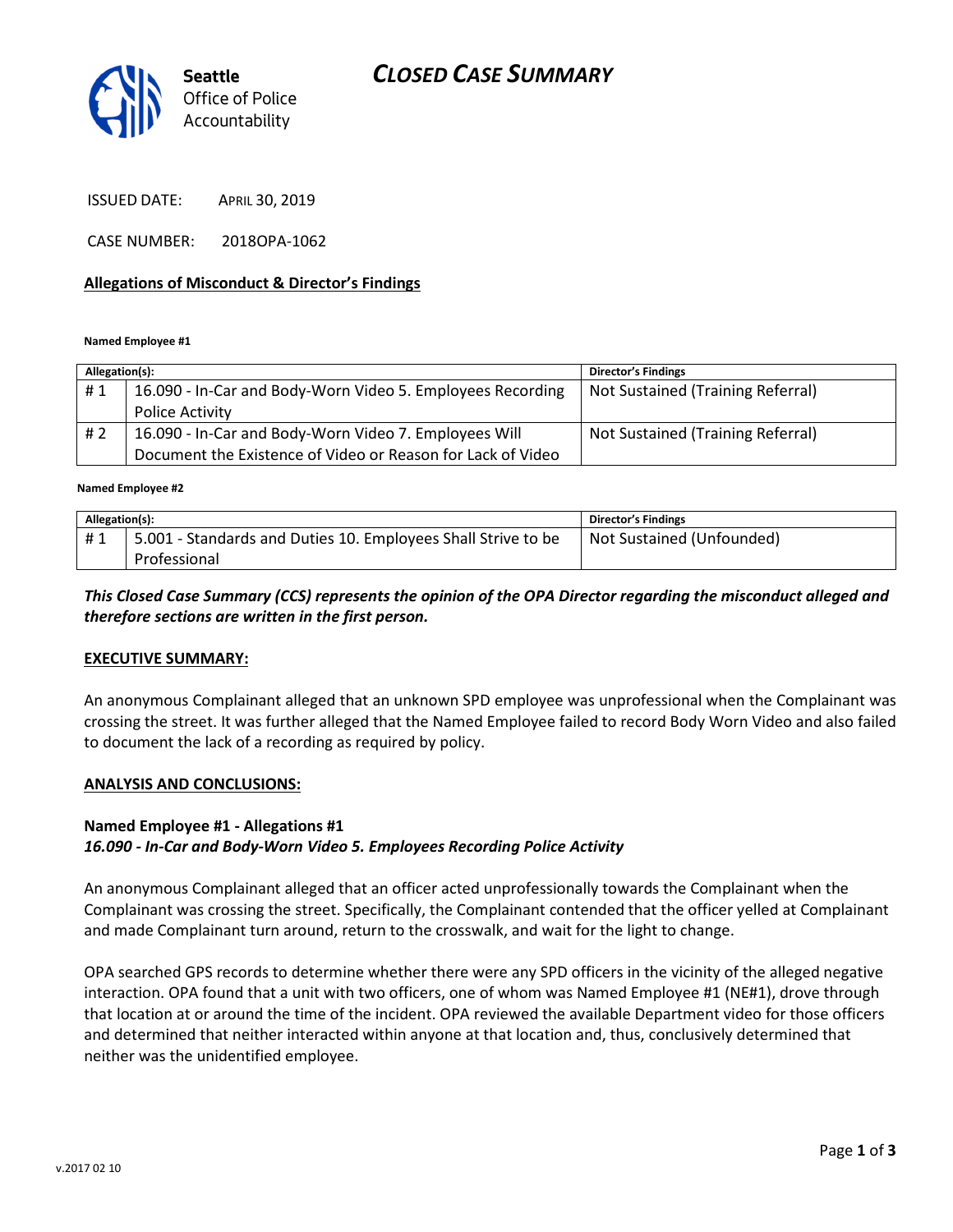

# CLOSE CASE SUMMARY

OPA CASE NUMBER: 2018OPA-1062

However, OPA found that NE#1's Body Worn Video (BWV) had failed to record his law enforcement activity. His BWV stopped operating as soon as he left the West Precinct. At his OPA interview, NE#1 acknowledged that he was required to record his BWV during this incident. He stated that he realized that his BWV was not recording during his shift and that he checked with his partner to ensure that the In-Car Video (ICV) for their vehicle had been activated.

NE#1 confirmed that he did not create a HEAT ticket to determine whether there were any malfunctions with his BWV system that caused it to stop recording. Moreover, there is no indication in the record that NE#1 self-reported his failure to record BWV, updated the CAD Call Log to reflect the lack of a recording, or documented the failure to record and the reason for that failure in an appropriate report.

SPD Policy 16.090-POL-1(5) requires that SPD employees record police activity in certain delineated circumstances using both (or either, in some cases) their ICV and BWV systems. SPD Policy 16.090-POL-1(7) requires that, where there is a failure to record, officers note the failure to record in an update to the CAD Call Report, as well as provide an explanation for the lack of a recording in an appropriate report.

Here, it is undisputed that NE#1 was required to record BWV and that he failed to do so. Moreover, it is undisputed that NE#1 was aware, at the time, that he did not record. While there is no evidence indicating that NE#1 intended not to record – and, to be clear, NE#1's OPA interview suggests the contrary – NE#1 failed to comply with the reporting requirements of this policy. OPA has been transparent that, if officers fail to record and if they self-report and document the failure, OPA will not investigate those allegations and will instead send the cases back to the chain of command as Supervisor Actions. However, where, as here, an officer knows that he did not record but takes no action to self-report and document, OPA's options are limited and an investigation is required. Moreover, when an officer fails to comply with SPD Policy 16.090-POL-1(7) and has no explanation for why this is the case, OPA's options are similarly limited. OPA does not know how it can make it any clearer that officers are required to report and document in these types of situations; however, OPA stills repeatedly sees officers, such as NE#1 here, failing to do so.

Based the above, OPA has more than ample evidence to find that NE#1 knowingly violated the policy concerning reporting a failure to record and would be justified in recommending that this allegation be Sustained. However, OPA chooses not to do so. Instead, OPA issues NE#1 a Training Referral and again requests that officers document failures to record when they occur. To the extent this is not done in the future, whether by NE#1 or any other officer, OPA provides notice herein that it will recommend that such allegations be Sustained.

• Training Referral: NE#1 should be retrained concerning the requirement that he record BWV and that, when he fails to do so, he documents the absence of video and the reason for the lack of a recording. NE#1 should be counseled concerning his failure to do either here. He should further be informed that future noncompliance with SPD Policy 16.090-POL-1(7) will result in a recommended Sustained finding. This retraining and associated counseling should be documented and this documentation should be maintained in an appropriate database.

Recommended Finding: Not Sustained (Training Referral)